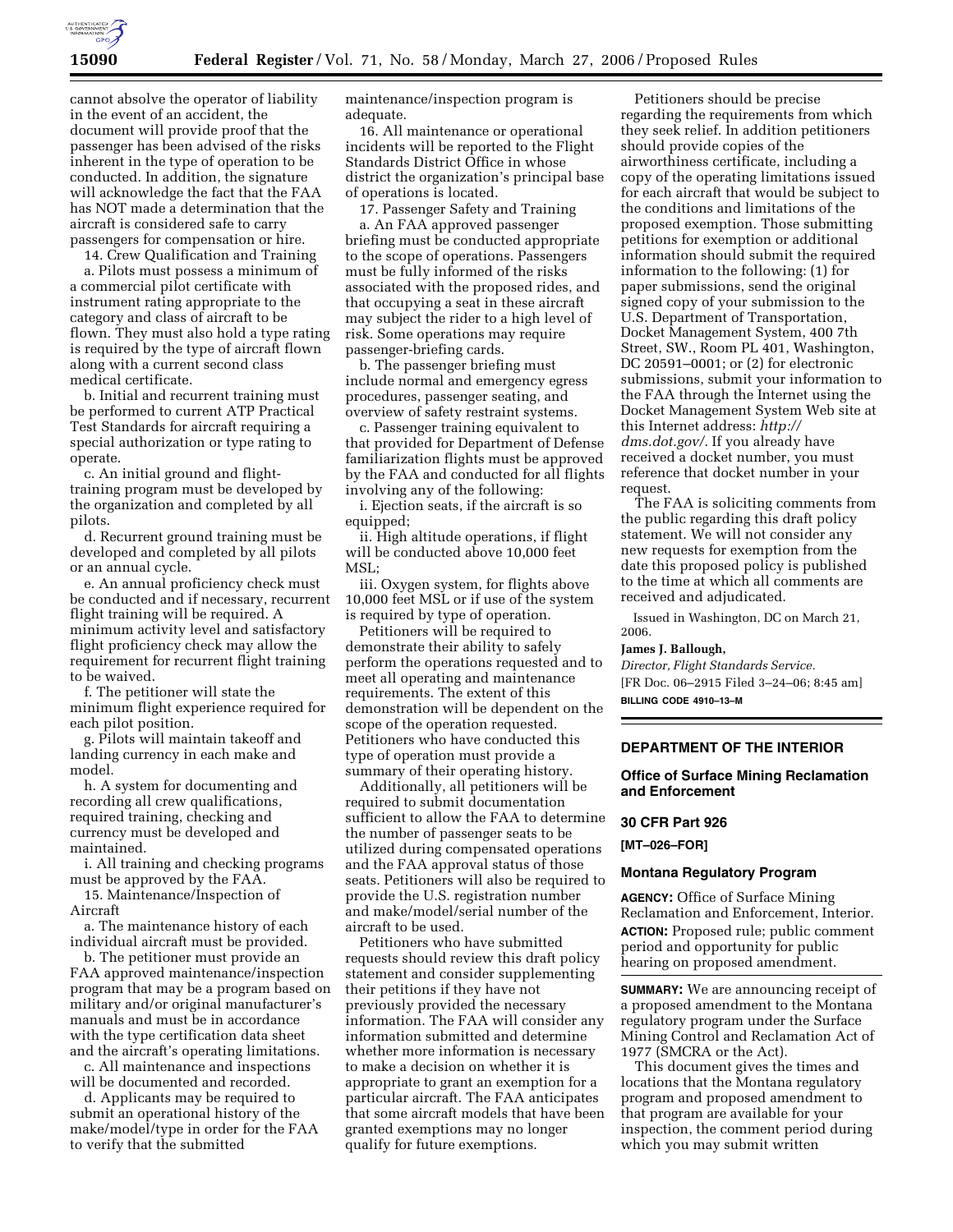comments on the amendment, and the procedures that we will follow for the public hearing, if one is requested.

**DATES:** We will accept written comments on this amendment until 4 p.m., m.s.t., April 26, 2006. If requested, we will hold a public hearing on the amendment on April 21, 2006. We will accept requests to speak until 4 p.m., m.s.t., on April 11, 2006.

**ADDRESSES:** You may submit comments, identified by ''MT–026–FOR,'' by any of the following methods:

• E-mail: *rpair@osmre.gov*. Include ''MT–026–FOR'' in the subject line of the message.

• Mail/Hand Delivery/Courier: Richard Buckley, Acting Director, Casper Field Office, Office of Surface Mining Reclamation and Enforcement, 150 East B St., Rm. 1018, Casper, WY 82601–1018. (307) 261–6550. *rbuckley@osmre.gov*.

• Federal eRulemaking Portal: *http:// www.regulations.gov*. Follow the instructions for submitting comments.

*Instructions:* All submissions received must include the agency name and indicate docket number ''MT–026– FOR.'' For detailed instructions on submitting comments and additional information on the rulemaking process, see the ''Public Comment Procedures'' heading of the **SUPPLEMENTARY INFORMATION** section of this document.

*Docket:* Access to the docket, to review copies of the Montana regulatory program under the Surface Mining Control and Reclamation Act of 1977 (SMCRA or the Act) (hereinafter, the ''Montana program''), this amendment, a listing of any scheduled public hearings, and all written comments received in response to this document, may be obtained at the addresses listed below during normal business hours, Monday through Friday, excluding holidays. You may receive one free copy of the amendment by contacting Office of Surface Mining Reclamation and Enforcement (OSM's) Casper Field Office. In addition, you may review a copy of the amendment during regular business hours at the following locations:

Richard Buckley, Acting Director, Casper Field Office, Office of Surface Mining Reclamation and Enforcement, 150 East B St., Rm.1018, Casper, WY 82601–1018. (307) 261–6550. *rbuckley@osmre.gov*.

Neil Harrington, Chief, Industrial and Energy Minerals Bureau, Montana Department of Environmental Quality, P.O. Box 200901, Helena, MT 59620– 0901. (406) 444–2544. *neharrington@mt.gov*.

**FOR FURTHER INFORMATION CONTACT:**  Richard Buckley, Telephone: (307) 261– 6550. E-mail: *rbuckley@osmre.gov*. **SUPPLEMENTARY INFORMATION:** 

I. Background on the Montana Program II. Description of the Proposed Amendment III. Public Comment Procedures IV. Procedural Determinations

#### **I. Background on the Montana Program**

Section 503(a) of the Act permits a State to assume primacy for the regulation of surface coal mining and reclamation operations on non-Federal and non-Indian lands within its borders by demonstrating that its State program includes, among other things, ''a State law which provides for the regulation of surface coal mining and reclamation operations in accordance with the requirements of this Act \* \* \*; and rules and regulations consistent with regulations issued by the Secretary pursuant to this Act.'' See 30 U.S.C.  $1253(a)(1)$  and  $(7)$ . On the basis of these criteria, the Secretary of the Interior conditionally approved the Montana program on April 1, 1980. You can find background information on the Montana program, including the Secretary's findings, the disposition of comments, and conditions of approval of the Montana program in the April 1, 1980, **Federal Register** (45 FR 21560). You can also find later actions concerning Montana's program and program amendments at 30 CFR 926.15, 926.16, and 926.30.

## **II. Description of the Proposed Amendment**

By letter dated January 18, 2006, Montana sent us a proposed amendment to its program (MT–026–FOR, Administrative Record No. MT–023–01) under SMCRA (30 U.S.C. 1201 *et seq.*). Montana sent the amendment in response to an April 2, 2001, letter that we sent to Montana in accordance with 30 CFR 732.17(c) [pertaining to valid existing rights], and to include the changes made at its own initiative. The full text of the program amendment is available for you to read at the locations listed above under **ADDRESSES**.

The provisions of the Montana Code Annotated (MCA) that Montana proposes to revise or add are:

MCA 82–4–206, Procedure for contested case hearings; MCA 82–4– 223, Permit fee and surety bond; MCA 82–4–225, Application for increase or reduction in permit area; MCA 82–4– 226, Prospecting permit; MCA 82–4– 227, Refusal of permit; MCA 82–4–231, Submission of and action on reclamation plan; MCA 82–4–232, Area mining required—bond—alternative plan; MCA 82–4–233, Planting of

vegetation following grading of disturbed area; MCA 82–4–235, Determination of successful reclamation—final bond release; MCA 82–4–251, Noncompliance—suspension of permits; MCA 82–4–254, Violation penalty—waiver; MCA 82–4–1001, Penalty factors; and MCA 82–4–1002, Collection of penalties, fees, late fees, and interest.

Specifically, Montana proposes to revise these sections as follows:

Revise 82–4–206, MCA, to provide that an applicant, permittee, or person with an interest that is or may be adversely affected may request a hearing before the board on decisions of the department pertaining to (a) approval or denial of an application for a permit pursuant to 82–4–231; (b) approval or denial of an application for a prospecting permit pursuant to 82–4– 226; (c) approval or denial of an application to increase or reduce a permit area pursuant to 82–4–225; (d) approval or denial of an application to renew or revise a permit pursuant to 82– 4–221; or (e) approval or denial of an application to transfer a permit pursuant to 82–4–238 or 82–4–250.

Revise 82–4–223, MCA, to delete ''permit fee'' from the title and delete the provision for a permit application fee, and for editorial changes.

Revise 82–4–225, MCA, to delete the requirement for an application fee for increased or reductions in permit area.

Revise 82–4–226, MCA, to delete the requirement for an application fee for prospecting permits.

Revise 82–4–227, MCA, to add ''the national system of trails,'' Wild and Scenic Rivers Act study rivers and study river corridors, and Federal lands within National Forests, to areas where mining is prohibited (subject to valid existing rights).

Revise  $82-4-231(9)$ , MCA, to specify the Environmental Quality Board, or its hearing officer, as the authority to hold hearings on permit decisions, and to provide that hearings may be started (rather than held) within the 20-day timeframe.

Revise 82–4–232(6), MCA, concerning bond release applications to:

(1) Change bond release requests to bond release applications;

(2) Provide that a bond release application is administratively complete

if it includes

(i) The location and acreage of the land for which bond release is sought;

(ii) The amount of bond release sought; (iii) A description of the completed reclamation, including the date of performance;

(iv) A discussion of how the results of the completed reclamation satisfy the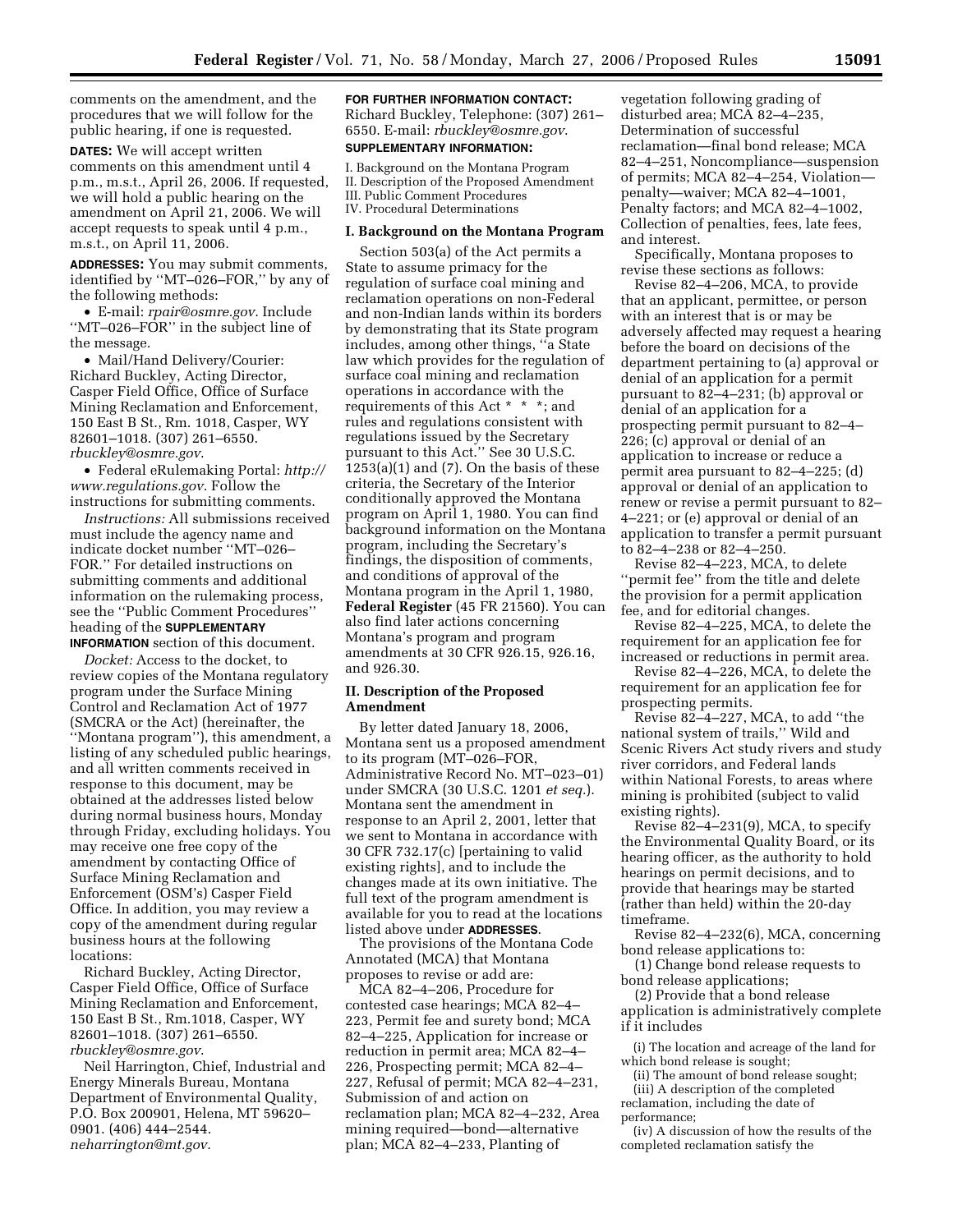requirements of the approved reclamation plan; and (v) Information required by rules

implementing this part.

(3) Provide that the Department (of Environmental Quality) notify the applicant in writing of its determination no later than 60 days after submittal of the application; if the department determines that the application is not administratively complete, it shall specify in the notice those items that the application must address; after an application for bond release has been determined to be administratively complete by the department, the permittee shall publish a public notice that has been approved as to form and content by the department at least once a week for 4 successive weeks in a newspaper of general circulation in the locality of the mining operation.

(4) Provide that

any person with a valid legal interest that might be adversely affected by the release of a bond or the responsible officer or head of any federal, state, or local governmental agency that has jurisdiction by law or special expertise with respect to any environmental, social, or economic impact involved in the operation or is authorized to develop and enforce environmental standards with respect to the operation may file written objections to the proposed release of bond to the department within 30 days after the last publication of the notice. If written objections are filed and a hearing is requested, the department shall hold a public hearing in the locality of the operation proposed for bond release or in Helena, at the option of the objector, within 30 days of the request for hearing. The department shall inform the interested parties of the time and place of the hearing. The date, time, and location of the public hearing must be advertised by the department in a newspaper of general circulation in the locality for 2 consecutive weeks. Within 30 days after the hearing, the department shall notify the permittee and the objector of its final decision.

(5) Provide that without prejudice to the rights of the objector or the permittee or the responsibilities of the department pursuant to this section, the department may establish an informal conference to resolve written objections.

(6) Provide that

for the purpose of the hearing under subsection (6)(d), the department may administer oaths, subpoena witnesses or written or printed materials, compel the attendance of witnesses or the production of materials, and take evidence, including but not limited to conducting inspections of the land affected and other operations carried on by the permittee in the general vicinity. A verbatim record of each public hearing required by this section must be made, and a transcript must be made available on the motion of any party or by order of the department.

#### (7) Provide that

if the applicant significantly modifies the application after the application has been determined to be administratively complete, the department shall conduct a new review, including an administrative completeness determination. A significant modification includes, but is not limited to:

(i) The notification of an additional property owner, local governmental body, planning agency, or sewage and water treatment authority of the permittee's intention to seek a bond release;

(ii) A material increase in the acreage for which a bond release is sought or in the amount of bond release sought; or

(iii) A material change in the reclamation for which a bond release is sought or the information used to evaluate the results of that reclamation.

(8) Provide that the department conduct an inspection and evaluation of the reclamation work involved within 30 days of determining that the application is administratively complete or as soon as weather permits;

(9) Provide that

the department shall review each administratively complete application to determine the acceptability of the application. A complete application is acceptable if the application is in compliance with all of the applicable requirements of this part, the rules adopted under this part, and the permit

(10) Provide that

(i) The department shall notify the applicant in writing regarding the acceptability of the application no later than 60 days from the date of the inspection.

(ii) If the department determines that the application is not acceptable, it shall specify in the notice those items that the application must address.

(iii) If the applicant revises the application in response to a notice of unacceptability, the department shall review the revised application and notify the applicant in writing within 60 days of the date of receipt as to whether the revised application is acceptable.

(iv) If the revision constitutes a significant modification, the department shall conduct a new review, beginning with an

administrative completeness determination. (v) A significant modification includes, but is not limited to:

(A) The notification of an additional property owner, local governmental body, planning agency, or sewage and water treatment authority of the permittee's intention to seek a bond release;

(B) A material increase in the acreage for which a bond release is sought or the amount of bond release sought; or

(C) A material change in the reclamation for which a bond release is sought or the information used to evaluate the results of that reclamation.

(11) Delete existing detailed contents required for the public notification requirements for bond release requests; and

(12) Delete the provisions of existing  $82-4-232(6)(f)$ –(h) concerning hearings and appeal rights.

Revise 82–4–233, MCA, by deleting existing paragraph (5) concerning special revegetation requirements for land that was mined, disturbed, or redisturbed after May 2, 1978, and that was seeded prior to January 1, 1984.

Revise 82–4–235(3)(a), MCA, to specify that special revegetation bond release criteria on certain lands are applicable only under a permit issued under this part.

Revise 82–4–251(3), MCA, to provide for a contested case hearing on a permit suspension or revocation by filing a request for hearing, specifying the grounds for the request, within 30 days of receipt of the order of suspension or revocation; the order would be effective upon expiration of the period for requesting a hearing or, if a hearing is requested, upon issuance of a final order by the board; the hearing would be conducted in accordance with the requirements of Title 2, chapter 4, part 6, MCA.

Revise 82–4–251(5), MCA, to provide that informal public hearings on notices or orders that require cessation of mining must be requested by the person to whom the notice or order was issued. Further, if the Department receives a request for an informal public hearing 21 days after service of the notice or order, the period for holding the informal public hearing will be extended by the number of days after the 21st day that the request was received.

Revise 82–4–251(6), MCA, to change the provision allowing an alleged violator to apply for a review by the department to allow him to ''request a hearing before the board,'' and delete existing requirements for Departmental investigation.

Revise 82–4–254(1), MCA, to provide individual administrative penalties for persons who purposely or knowingly, rather than willfully, authorize, order, or carry out violations. Further, such penalties must be determined in accordance with 82–4–1001, MCA.

Revise 82–4–254(2), MCA, to add provision that the department may not waive a penalty assessed under this section if the person or operator fails to abate the violation as directed under MCA 82–4–251.

Add new requirements at 82–4– 254(3)(a), MCA, providing that to assess an administrative penalty, the Department must issue a notice of violation and penalty order to the person or operator, unless the penalty is waived under paragraph (2); further, the notice and order must specify the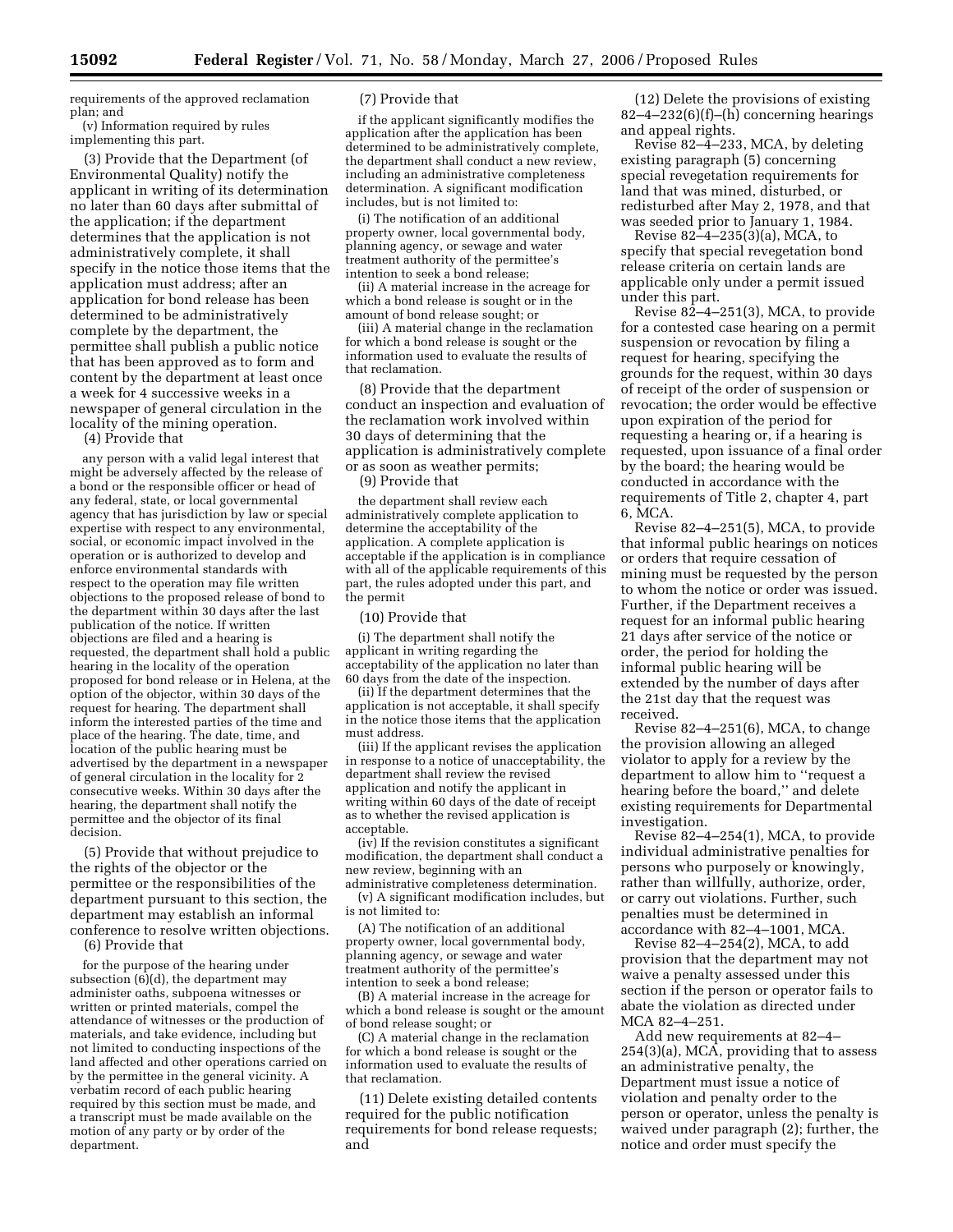provision of this part, rule adopted or order issued under this part, or term or condition of a permit that is violated and must contain findings of fact, conclusions of law, and a statement of the proposed administrative penalty; the notice and order must be served personally or by certified mail [service by mail is complete 3 business days after the date of mailing]; the notice and order become final unless, within 30 days after the order is served, the person or operator to whom the order was issued requests a hearing before the Board. Further add to paragraph (3)(a) a requirement that on receiving a request, the Board must schedule a hearing. Revise language at newly designated paragraph (3)(b) to indicate that only a person or operator issued a final order may obtain judicial review. Revise language at newly designated paragraph (3)(c) and paragraph (4) to allow the department, rather than the Attorney General, to file actions for collection, allow filing in the first judicial district (if agreed by the parties), and allow the department, rather than the Attorney General, to bring actions for judicial relief.

Revise 82–4–254(6) and (8), MCA, to provide criminal sanctions against persons who purposely or knowingly, rather than willfully, commit certain acts.

Add new paragraph 82–4–254(10), MCA, providing that within 30 days after receipt of full payment of an administrative penalty assessed under this section, the department will issue a written release of civil liability for the violations for which the penalty was assessed.

Regarding the proposed revisions to MCA 82–4–254, Montana notes in a narrative explanation that the terms ''purposely or knowingly'' are used in the Montana Criminal Code, and ''willfully'' is not. Further, the changes in proposed MCA 82–4–254(3)(a) are for the purpose of converting the two-step process of assessing a penalty into a more streamlined one-step process. The Department would now issue a Notice of Violation and Administrative Penalty Order (NOV/APO) that would contain all of the relevant components from the existing two-step process. The NOV/ APO would contain a notice of violation, findings of fact, conclusions of law, penalty assessment, and an order to pay a proposed penalty. The operator would have 30 days after issuance of the NOV/APO to submit an appeal. If an appeal is not submitted, the NOV/APO would become final, eliminating the need to issue separate findings and conclusions of law, and the penalty would be due in 30 days.

Add a new section 82–4–1001, MCA, as follows:

Penalty factors. (1) In determining the amount of an administrative or civil penalty assessed under the statutes listed in subsection (4), the department of environmental quality or the district court, as appropriate, shall take into account the following factors:

(a) The nature, extent, and gravity of the violation;

(b) The circumstances of the violation; (c) The violator's prior history of any violation, which:

(i) Must be a violation of a requirement under the authority of the same chapter and part as the violation for which the penalty is being assessed;

(ii) Must be documented in an administrative order or a judicial order or judgment issued within 3 years prior to the date of the occurrence of the violation for which the penalty is being assessed; and

(iii) May not, at the time that the penalty is being assessed, be undergoing or subject to administrative appeal or judicial review;

(d) The economic benefit or savings resulting from the violator's action;

(e) The violator's good faith and cooperation;

(f) The amounts voluntarily expended by the violator, beyond what is required by law or order, to address or mitigate the violation or impacts of the violation; and

(g) Other matters that justice may require. (2) Except for penalties assessed under 82– 4–254, after the amount of a penalty is determined under (1), the department of environmental quality or the district court, as appropriate, may consider the violator's financial ability to pay the penalty and may institute a payment schedule or suspend all or a portion of the penalty.

(3) Except for penalties assessed under 82– 4–254, the department of environmental quality may accept a supplemental environmental project as mitigation for a portion of the penalty. For purposes of this section, a ''supplemental environmental project'' is an environmentally beneficial project that a violator agrees to undertake in settlement of an enforcement action but which the violator is not otherwise legally required to perform.

(4) This section applies to penalties assessed by the department of environmental quality or the district court under 82–4–141, 82–4–254, 82–4–361, and 82–4–441.

(5) The board of environmental review and the department of environmental quality may, for the statutes listed in subsection (4) for which each has rulemaking authority, adopt rules to implement this section.

Add a new section 82–4–1002, MCA, as follows:

Collection of penalties, fees, late fees, and interest.

(1) If the department of environmental quality is unable to collect penalties, fees, late fees, or interest assessed pursuant to the provisions of this chapter, the department of environmental quality may assign the debt to a collection service or transfer the debt to the department of revenue pursuant to Title 17, chapter 4, part 1.

(2)(a) The reasonable collection costs of a collection service, if approved by the department of environmental quality, or assistance costs charged the department of environmental quality by the department of revenue pursuant to 17–4–103(3) may be added to the debt for which collection is being sought.

(b)(i) All money collected by the department of revenue is subject to the provisions of 17–4–106.

(ii) All money collected by a collection service must be paid to the department of environmental quality and deposited in the general fund or the accounts specified in the statute for the assessed penalties, fees, late fees, or interest, except that the collection service may retain those collection costs or, if the total debt is not collected, that portion of collection costs that are approved by the department.

In various provisions mentioned above, Montana also proposes changes to paragraph numbering where provisions are proposed to be added or deleted or for clarity. Montana also proposes editorial revisions not specified above.

## **III. Public Comment Procedures**

Under the provisions of 30 CFR 732.17(h), we are seeking your comments on whether the amendment satisfies the applicable program approval criteria of 30 CFR 732.15. If we approve the amendment, it will become part of the Montana program. We cannot ensure that comments received after the close of the comment period (see **DATES**) or at locations other than those listed above (see **ADDRESSES**) will be considered or included in the Administrative Record.

#### *Written Comments*

Send your written or electronic comments to OSM at the address given above. Your comments should be specific, pertain only to the issues proposed in this rulemaking, and include explanations in support of your recommendations.

#### *Electronic Comments*

Please submit Internet comments as an ASCII or MSWord file avoiding the use of special characters and any form of encryption. Please also include ''Attn: SATS No. MT–026–FOR'' and your name and return address in your Internet message. If you do not receive a confirmation that we have received your Internet message, contact the Casper Field Office at (307) 261–6550.

#### *Availability of Comments*

We will make comments, including names and addresses of respondents, available for public review during normal business hours. We will not consider anonymous comments. If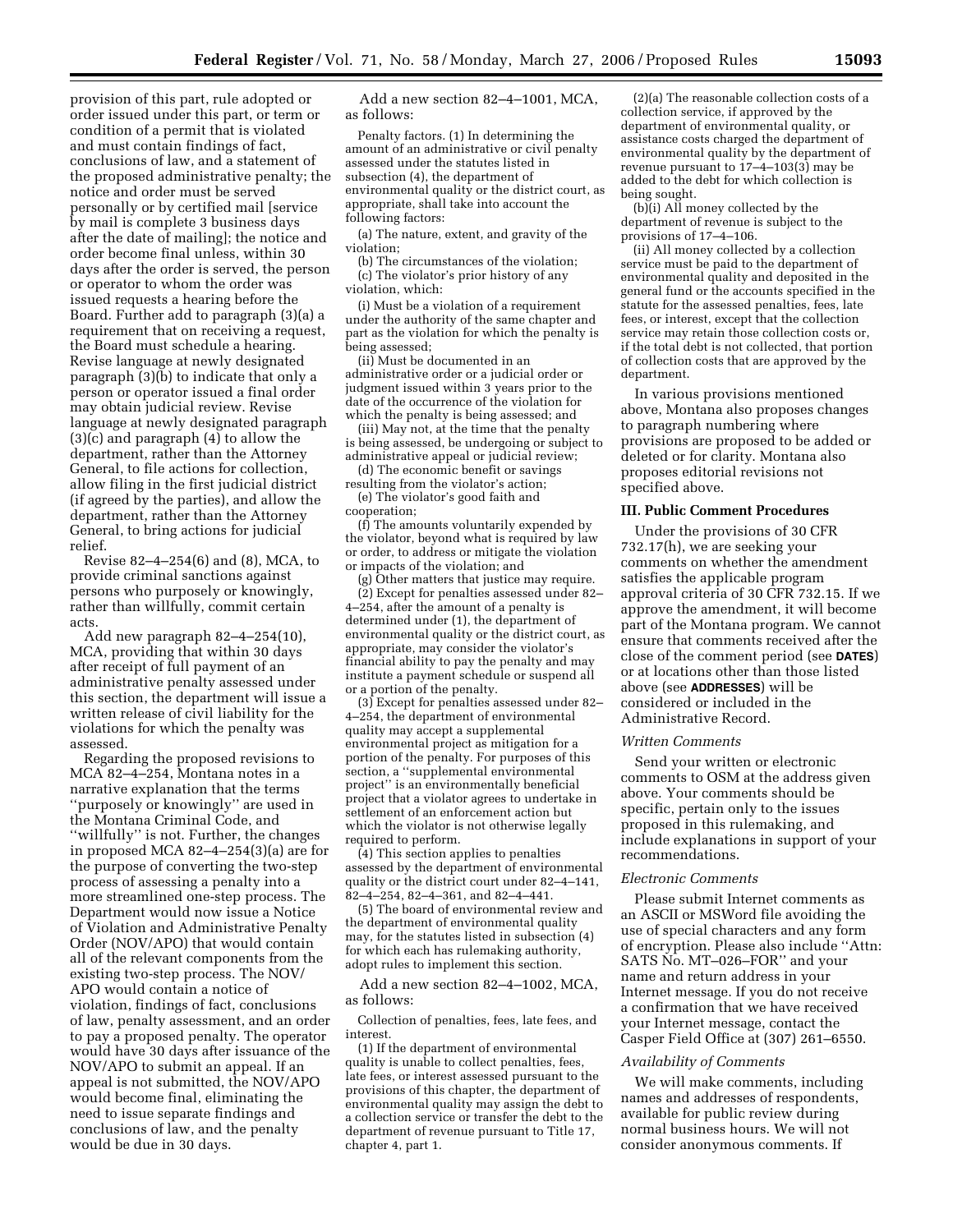individual respondents request confidentiality, we will honor their request to the extent allowable by law. Individual respondents who wish to withhold their name or address from public review, except for the city or town, must state this prominently at the beginning of their comments. We will make all submissions from organizations or businesses, and from individuals identifying themselves as representatives or officials of organizations or businesses, available for public review in their entirety.

## *Public Hearing*

If you wish to speak at the public hearing, contact the person listed under **FOR FURTHER INFORMATION CONTACT** by 4 p.m., m.s.t., on April 11, 2006. If you are disabled and need special accommodations to attend a public hearing, contact the person listed under **FOR FURTHER INFORMATION CONTACT**. We will arrange the location and time of the hearing with those persons requesting the hearing. If no one requests an opportunity to speak, we will not hold the hearing.

To assist the transcriber and ensure an accurate record, we request, if possible, that each person who speaks at a public hearing provide us with a written copy of his or her comments. The public hearing will continue on the specified date until everyone scheduled to speak has been given an opportunity to be heard. If you are in the audience and have not been scheduled to speak and wish to do so, you will be allowed to speak after those who have been scheduled. We will end the hearing after everyone scheduled to speak and others present in the audience who wish to speak have been heard.

# *Public Meeting*

If only one person requests an opportunity to speak, we may hold a public meeting rather than a public hearing. If you wish to meet with us to discuss the amendment, please request a meeting by contacting the person listed under **FOR FURTHER INFORMATION CONTACT**. All such meetings are open to the public and, if possible, we will post notices of meetings at the locations listed under **ADDRESSES**. We will make a written summary of each meeting a part of the administrative record.

### **IV. Procedural Determinations**

### *Executive Order 12630—Takings*

This rule does not have takings implications. This determination is based on the analysis performed for the counterpart Federal regulation.

# *Executive Order 12866—Regulatory Planning and Review*

This rule is exempted from review by the Office of Management and Budget (OMB) under Executive Order 12866.

## *Executive Order 12988—Civil Justice Reform*

The Department of the Interior has conducted the reviews required by section 3 of Executive Order 12988 and has determined that this rule meets the applicable standards of subsections (a) and (b) of that section. However, these standards are not applicable to the actual language of State regulatory programs and program amendments because each program is drafted and promulgated by a specific State, not by OSM. Under sections 503 and 505 of SMCRA (30 U.S.C. 1253 and 1255) and the Federal regulations at 30 CFR 730.11, 732.15, and 732.17(h)(10), decisions on proposed State regulatory programs and program amendments submitted by the States must be based solely on a determination of whether the submittal is consistent with SMCRA and its implementing Federal regulations and whether the other requirements of 30 CFR Parts 730, 731, and 732 have been met.

# *Executive Order 13132—Federalism*

This rule does not have federalism implications. SMCRA delineates the roles of the Federal and State governments with regard to the regulation of surface coal mining and reclamation operations. One of the purposes of SMCRA is to ''establish a nationwide program to protect society and the environment from the adverse effects of surface coal mining operations.'' Section 503(a)(1) of SMCRA requires that State laws regulating surface coal mining and reclamation operations be ''in accordance with'' the requirements of SMCRA. Section 503(a)(7) requires that State programs contain rules and regulations ''consistent with'' regulations issued by the Secretary pursuant to SMCRA.

### *Executive Order 13175—Consultation and Coordination With Indian Tribal Governments*

In accordance with Executive Order 13175, we have evaluated the potential effects of this rule on Federally recognized Indian tribes and have determined that the rule does not have substantial direct effects on any Tribe, on the relationship between the Federal Government and Indian tribes, or on the distribution of power and responsibilities between the Federal Government and Indian Tribes. The

State of Montana, under a Memorandum of Understanding with the Secretary of the Interior (the validity of which was upheld by the U.S. District Court for the District of Columbia), does have the authority to apply the provisions of the Montana regulatory program to mining of some coal minerals held in trust for the Crow Tribe. This proposed program amendment does not alter or address the terms of the MOU.

## *Executive Order 13211—Regulations That Significantly Affect The Supply, Distribution, or Use of Energy*

On May 18, 2001, the President issued Executive Order 13211 which requires agencies to prepare a Statement of Energy Effects for a rule that is (1) considered significant under Executive Order 12866, and (2) likely to have a significant adverse effect on the supply, distribution, or use of energy. Because this rule is exempt from review under Executive Order 12866 and is not expected to have a significant adverse effect on the supply, distribution, or use of energy, a Statement of Energy Effects is not required.

## *National Environmental Policy Act*

This rule does not require an environmental impact statement because section 702(d) of SMCRA (30 U.S.C. 1292(d)) provides that agency decisions on proposed State regulatory program provisions do not constitute major Federal actions within the meaning of section 102(2)(C) of the National Environmental Policy Act (42 U.S.C. 4321 *et seq.*).

### *Paperwork Reduction Act*

This rule does not contain information collection requirements that require approval by OMB under the Paperwork Reduction Act (44 U.S.C. 3501 *et seq.*).

### *Regulatory Flexibility Act*

The Department of the Interior certifies that this rule will not have a significant economic impact on a substantial number of small entities under the Regulatory Flexibility Act (5 U.S.C. 601 *et seq.*). The State submittal, which is the subject of this rule, is based upon counterpart Federal regulations for which an economic analysis was prepared and certification made that such regulations would not have a significant economic effect upon a substantial number of small entities. In making the determination as to whether this rule would have a significant economic impact, the Department relied upon the data and assumptions for the counterpart Federal regulations.